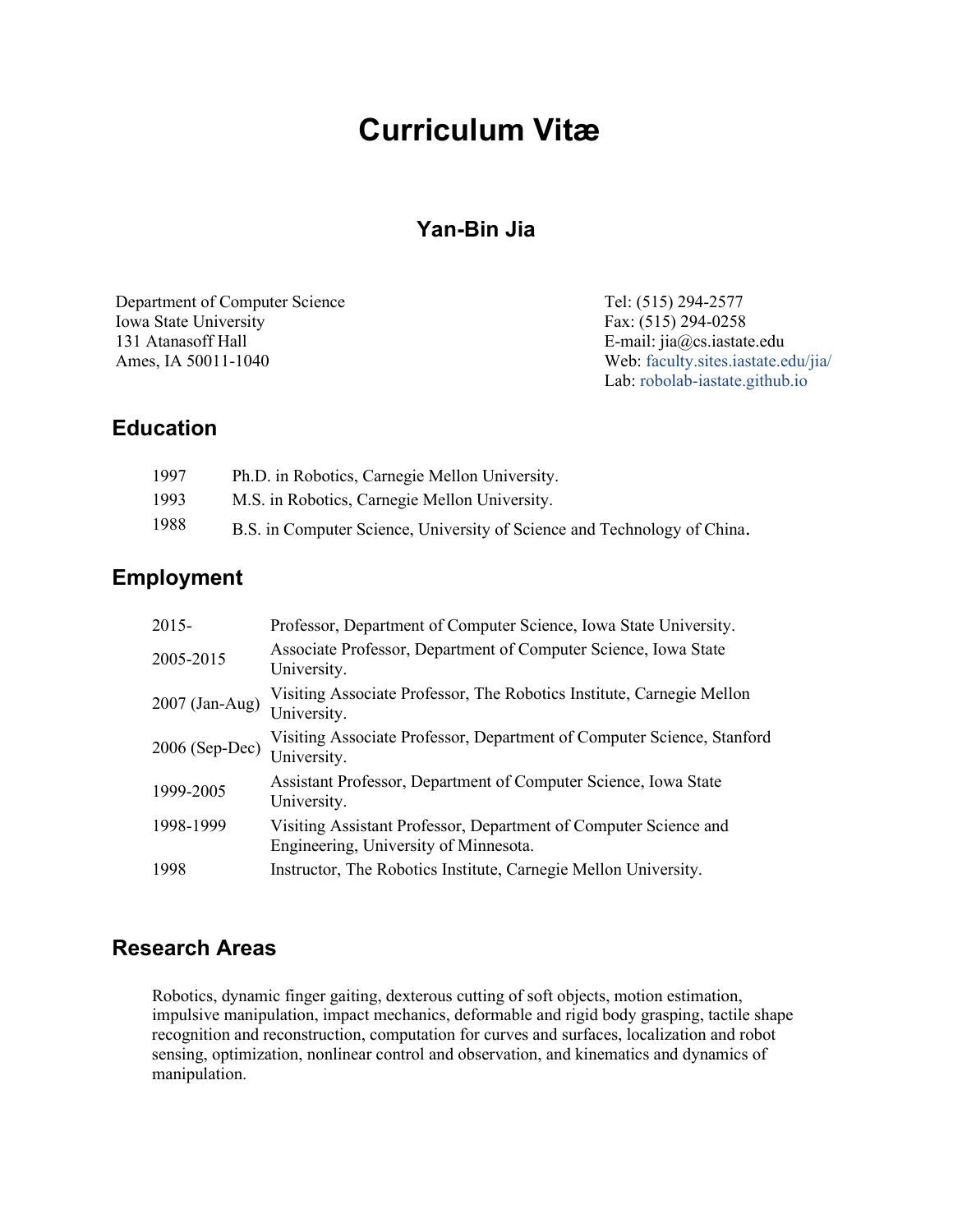# **Research**

See activities in the [Robotics Lab \(robolab-iastate.github.io\).](https://robolab-iastate.github.io/)

# **Honors and Awards**

| 2014      | Finalist, Best Reviewer Award, Robotics: Science and Systems Conference.                                       |
|-----------|----------------------------------------------------------------------------------------------------------------|
| 2010      | Finalist, IEEE Transactions on Robotics King-Sun Fu Memorial Best Paper<br>Award.                              |
| 2002      | <b>CAREER Award, National Science Foundation.</b>                                                              |
| 1998      | Finalist, Anton Philips Best Student Paper Award, IEEE International<br>Conference on Robotics and Automation. |
| 1996      | Semi-Finalist, Best Paper Award, IEEE International Conference on Robotics<br>and Automation.                  |
| 1990-1997 | Graduate Fellowship, Carnegie Mellon University.                                                               |
| 1985-1988 | People's Scholarship (one 2nd prize and three 3rd prizes), University of Science<br>and Technology of China.   |
| 1984      | Admission to the Special Class for Gifted Young, USTC.                                                         |
|           |                                                                                                                |

# **Professional Societies**

[American Association for the Advancement of Science,](http://www.aaas.org/) 1998-2019. [Association for Computing Machinery,](http://www.acm.org/) 1991-1994. [Institute of Electrical and Electronics Engineers](http://www.ieee.org/) [\(Robotics and Automation\)](http://www.acim.usl.edu/RAS/), 1992-2013 (member), 2013- (senior member). [New York Academy of Sciences,](http://www.nyas.org/) 1995-2000.

## **Grants (sole PI, \$1.63M)**

| 2016-2019 | National Science Foundation (IIS-1651792): "EAGER: Dexterous Robotic<br>Cutting," \$299,858.                                                  |
|-----------|-----------------------------------------------------------------------------------------------------------------------------------------------|
| 2014-2018 | National Science Foundation (IIS-1421034): "RI: Small: From Impact to<br>Impulsive Manipulation, "\$524,009.                                  |
| 2009-2013 | National Science Foundation (IIS-0915876): "RI: Small: Robot Grasping of<br>Deformable Objects," \$369,795.                                   |
| 2007-2009 | National Science Foundation (IIS-0742334): "SGER: Modeling of Deformation<br>under Grasping," \$74,999.                                       |
| 2002-2008 | National Science Foundation (IIS-0133681), "CAREER: Shape Localization,<br>Recognition, and Reconstruction through Touch Sensing," \$355,621. |
| 2000-2001 | ISU College of Liberal Arts and Sciences, Faculty Development Grant,<br>"Grasping Objects with Tactile Fingers through Rolling," \$7,500.     |

## **Panels and Grant Reviewing**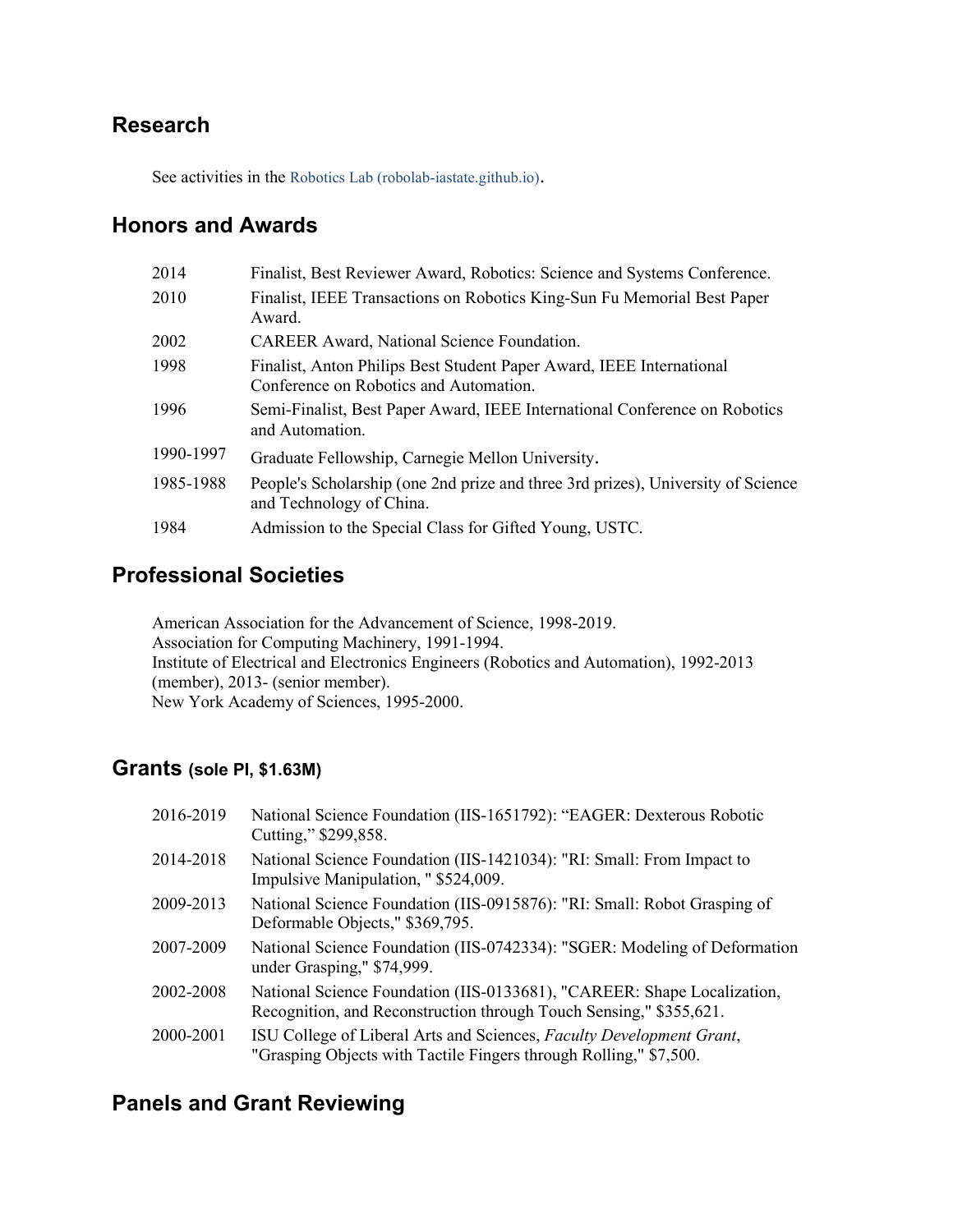| 2020 | <b>Panelist National Science Foundation</b>                                  |
|------|------------------------------------------------------------------------------|
| 2017 | Panelist, National Science Foundation.                                       |
| 2016 | Panelist, National Science Foundation.                                       |
| 2014 | Panelist, National Science Foundation.                                       |
| 2013 | Panelist, National Science Foundation.                                       |
| 2012 | Panelist (ad hoc), National Science Foundation.                              |
| 2010 | Panelist, National Science Foundation.                                       |
| 2009 | Reviewer, National Science Foundation.                                       |
| 2008 | Panelist, National Science Foundation.                                       |
| 2002 | Panelist, National Science Foundation Information Technology Research (ITR). |
| 2002 | Reviewer, Hong Kong Research Grants Council.                                 |
| 2000 | Panelist, National Science Foundation ITR.                                   |
|      |                                                                              |

# **Editing**

| 2017-2021 | Associate Editor, IEEE Transactions on Robotics                                                                |
|-----------|----------------------------------------------------------------------------------------------------------------|
|           | 2014, 2006 - Associate Editor, Conference Editorial Board of the IEEE Robotics $\&$                            |
| 2008      | <b>Automation Society.</b>                                                                                     |
| 2008-2011 | Associate Editor, IEEE Transactions on Automation Science and Engineering.                                     |
| 2000      | Co-editor, International Journal of Robotics Research, Vol. 19, No. 7. Special<br>Issue on "Tactile Presence". |

# **Program Committees**

| 2014 | IEEE/RSJ International Conference on Intelligent Robots and Systems<br>Robotics: Science and Systems                                              |
|------|---------------------------------------------------------------------------------------------------------------------------------------------------|
| 2008 | <b>IEEE</b> International Conference on Robotics and Automation<br>Robotics: Science and Systems                                                  |
| 2007 | <b>IEEE</b> International Conference on Robotics and Automation<br>Robotics: Science and Systems<br>International Conference on Advanced Robotics |
| 2006 | IEEE/RSJ International Conference on Intelligent Robots & Systems                                                                                 |
|      | IEEE International Conference on Robotics & Automation                                                                                            |
| 2005 | IEEE/RSJ International Conference on Intelligent Robots & Systems                                                                                 |
| 2004 | IEEE/RSJ International Conference on Intelligent Robots & Systems                                                                                 |
|      | Sixth International Workshop on Algorithmic Foundations of Robotics                                                                               |
| 2003 | IEEE/RSJ International Conference on Intelligent Robots & Systems                                                                                 |
| 1999 | ACM Symposium on Computational Geometry                                                                                                           |

# **Technical Committee**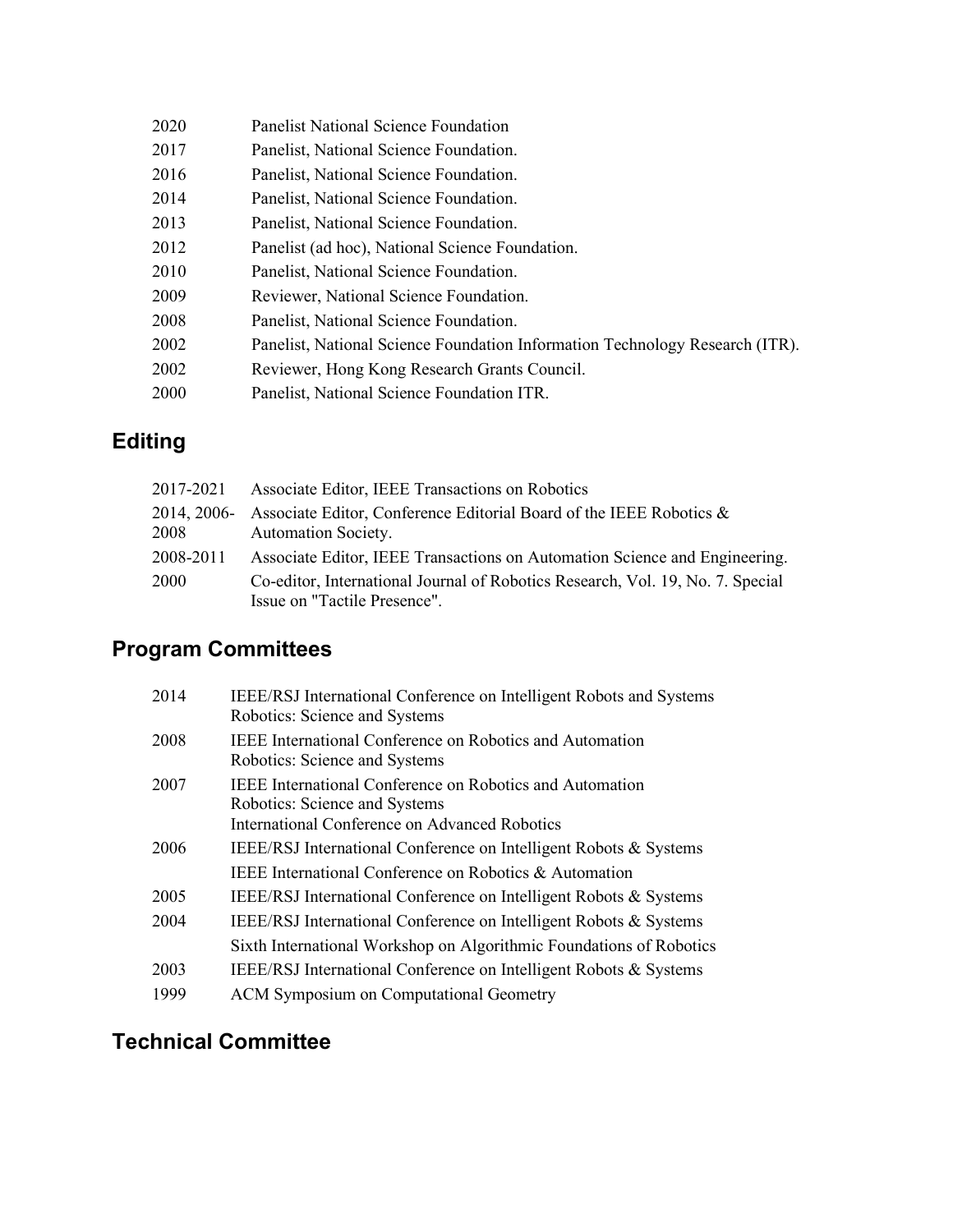2014- Founding member, Technical Committee on Robotic Hands, Grasping, and Manipulation, IEEE Robotics and Automation Society

#### **Journal Reviewing**

ASME Journal of Mechanisms and Robotics (2016, 2017) Automatica [\(2003, 2004\)](http://www.elsevier.com/wps/find/journaldescription.cws_home/270/description#description) [Computational Geometry: Theory and Applications](http://www.elsevier.nl/locate/comgeo) (2000 or before) [Computer-Aided Design](http://www.journals.elsevier.com/computer-aided-design/) (1991, 2010) Computational Methods and Programs in Biomedicine (2013) IEEE Robotics and Automation Letters (2015) [IEEE Transactions on Automation Science and Engineering](http://www.ieor.berkeley.edu/%7Egoldberg/t-ase/) (2003, 2005-2012; 10+ times) **[IEEE Transactions on](http://www.ieee-ras.org/tro) Robotics** (2006, 2008, 2009, 2014, 2015, 2016; 10 times) **[IEEE Transactions on Robotics and Automation](http://www.ncsu.edu/IEEE-RAS/TRA/TRA.html)** (1994-2003, 12+ times) International Journal of Applied Mathematics and Computer Science [International Journal of Computational Geometry and Applications](http://www.worldscinet.com/ijcga/ijcga.shtml) (before 2000) International Journal on Mechatronics (2002, 2010) International Journal of Robotics and Automation (2000, 2001, 2002, 2010) **[International Journal of Robotics Research](http://www.ijrr.org/)** (2000, 2001, 2002, 2005, 2013, 2014, 2016- 2021; 15 times) Mathematical Programming Nonlinear Dynamics Journal of Robots and Autonomous Systems (2005) [Mathematical Programming](http://www.mathprog.org/sub/journal.htm) (1996) [Proceedings of the Royal Society of London](http://rspa.royalsocietypublishing.org/) A: Mathematical, Physical & Engineering [Sciences](http://rspa.royalsocietypublishing.org/) (2012) Robotics and Autonomous Systems (2010) Robotics and Computer Integrated Manufacturing (2017) Science Robotics (2020, 2021) SIGMA (2012)

#### **Conference Reviewing**

ACM Symposium on Computational Geometry (1999) **IEEE International Conference on Robotics and Automation** (1993, 1998, 2006, 2007, 2009-present) IEEE International Conference on Robotics and Biomimetics (2008) IEEE/ASME International Conference on Advanced Intelligent Mechatronics (2009) **IEEE/RSJ International Conference on Intelligent Robots and Systems** (1995, 2003- 2006, 2010-present) International Conference on Advanced Robotics (2007) International Joint Conference on Artificial Intelligence (1999) International Workshop on Algorithmic Foundations of Robotics (2004) Robotics: Science and Systems (2007, 2008, 2014)

### **Journal Articles**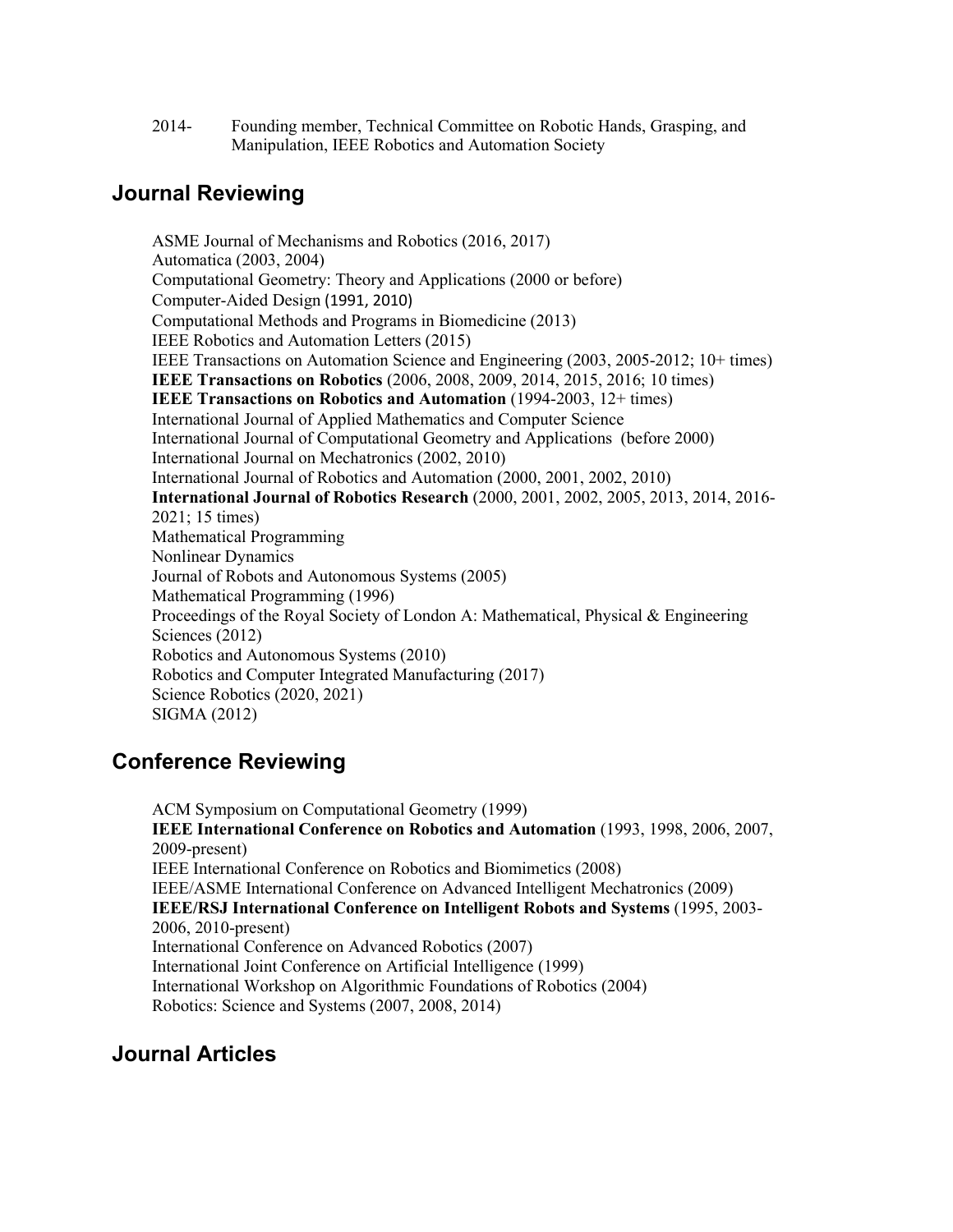- 1. Xiaoqian Mu, Yuechuan Xue, and Yan-Bin Jia. Mechanics and knife control for robotic cutting. Submitted to *International Journal of Robotics Research*, 2021.
- 2. Matthew Gardner and Yan-Bin Jia. Motion estimation of free-Flying objects: aerodynamics, constrained filtering, and graph-based feature tracking. Accepted to *IEEE Transactions on Robotics*, 2022.
- 3. Jiaming Xiong, Yan-Bin Jia, Caishan Liu. Symmetry and relative equilibria of a bicycle system. *Russian Journal of Nonlinear Dynamics*, vol. 17, no. 4, pp. 391-411, 2021.
- 4. Yan-Bin Jia, Matthew Gardner, and Xiaoqian Mu. [Batting an in-flight object to the](http://web.cs.iastate.edu/%7Ejia/papers/IJRR18.pdf)  [target.](http://web.cs.iastate.edu/%7Ejia/papers/IJRR18.pdf) *International Journal of Robotics Research*, vol. 38, no. 4, pp. 451-485, 2019.
- 5. Haokun Kang, Caishan Liu, and Yan-Bin Jia. [Inverse dynamics and energy optimal](http://web.cs.iastate.edu/%7Ejia/papers/IJRR16b-submit.pdf)  [trajectories for a wheeled mobile robot.](http://web.cs.iastate.edu/%7Ejia/papers/IJRR16b-submit.pdf) *International Journal of Mechanical Sciences,* vol. 134, pp. 576-588, 2017.
- 6. Yan-Bin Jia and Feifei Wang. [Analysis and computation of two body impact in three](http://web.cs.iastate.edu/%7Ejia/papers/CND17.pdf)  [dimensions.](http://web.cs.iastate.edu/%7Ejia/papers/CND17.pdf) *ASME Journal of Computational and Nonlinear Dynamics*, vol. 12, no. 4, pp. 04012-1, 2017.
- 7. Yan-Bin Jia. [Planning the initial motion of a free sliding/rolling ball.](http://web.cs.iastate.edu/%7Ejia/papers/TRO16-revise.pdf) *[IEEE](http://www.ieee-ras.org/publications/t-ro)  [Transactions on Robotics](http://www.ieee-ras.org/publications/t-ro)*, vol. 32, no. 3, pp. 566-582, 2016.
- 8. Huan Lin, Feng Guo, Feifei Wang, and Yan-Bin Jia. [Picking up a soft 3D object by](http://web.cs.iastate.edu/%7Ejia/papers/IJRR15.pdf)  [``feeling'' the grip.](http://web.cs.iastate.edu/%7Ejia/papers/IJRR15.pdf) *[International Journal of Robotics Research](https://us.sagepub.com/en-us/nam/journal/international-journal-robotics-research)*, vol. 34, no. 11, pp. 1361-1384, 2015.
- 9. Yan-Bin Jia, Feng Guo, and Huan Lin[. Grasping deformable planar objects: squeeze,](http://www.cs.iastate.edu/%7Ejia/papers/IJRR14.pdf)  [stick/slip analysis, and energy-based optimalities.](http://www.cs.iastate.edu/%7Ejia/papers/IJRR14.pdf) *International Journal of Robotics Research*, vol. 33, no. 6, pp. 866-897, 2014.
- 10. Jiao Wang, Caishan Liu, Yan-Bin Jia, and Daolin Ma. [Rachet rotation of a 3D dimer](http://www.cs.iastate.edu/%7Ejia/papers/EPJE13-revise.pdf)  [on a vibrating plate.](http://www.cs.iastate.edu/%7Ejia/papers/EPJE13-revise.pdf) *The European Physics Journal E*, vol. 37, no. 1, pp. 142-154, 2014.
- 11. Yan-Bin Jia. Three-dimensional impact: energy-based modeling of tangential compliance. *International Journal of Robotics Research*, vol. 32, no. 1, pp. 56-83, 2013.
- 12. Yan-Bin Jia, Matthew T. Mason, and Michael A. Erdmann. Simultaneous impacts: a state transition diagram approach. *International Journal of Robotics Research*, vol. 32, no. 1, pp. 84-114, 2013.
- 13. Rinat Ibrayev and Yan-Bin Jia. [Recognition of curved surfaces from "one](http://www.cs.iastate.edu/%7Ejia/papers/TASE12.pdf)[dimensional" tactile data.](http://www.cs.iastate.edu/%7Ejia/papers/TASE12.pdf) *IEEE Transactions on Automation Science and Engineering*, vol. 9, no. 3, pp. 613-621, 2012.
- 14. Jiang Tian and Yan-Bin Jia. [Modeling deformations of general parametric shells](http://www.cs.iastate.edu/%7Ejia/papers/TRO10.pdf)  [grasped by a robot hand.](http://www.cs.iastate.edu/%7Ejia/papers/TRO10.pdf) *IEEE Transactions on Robotics*, vol. 26, no. 5, pp. 837-852,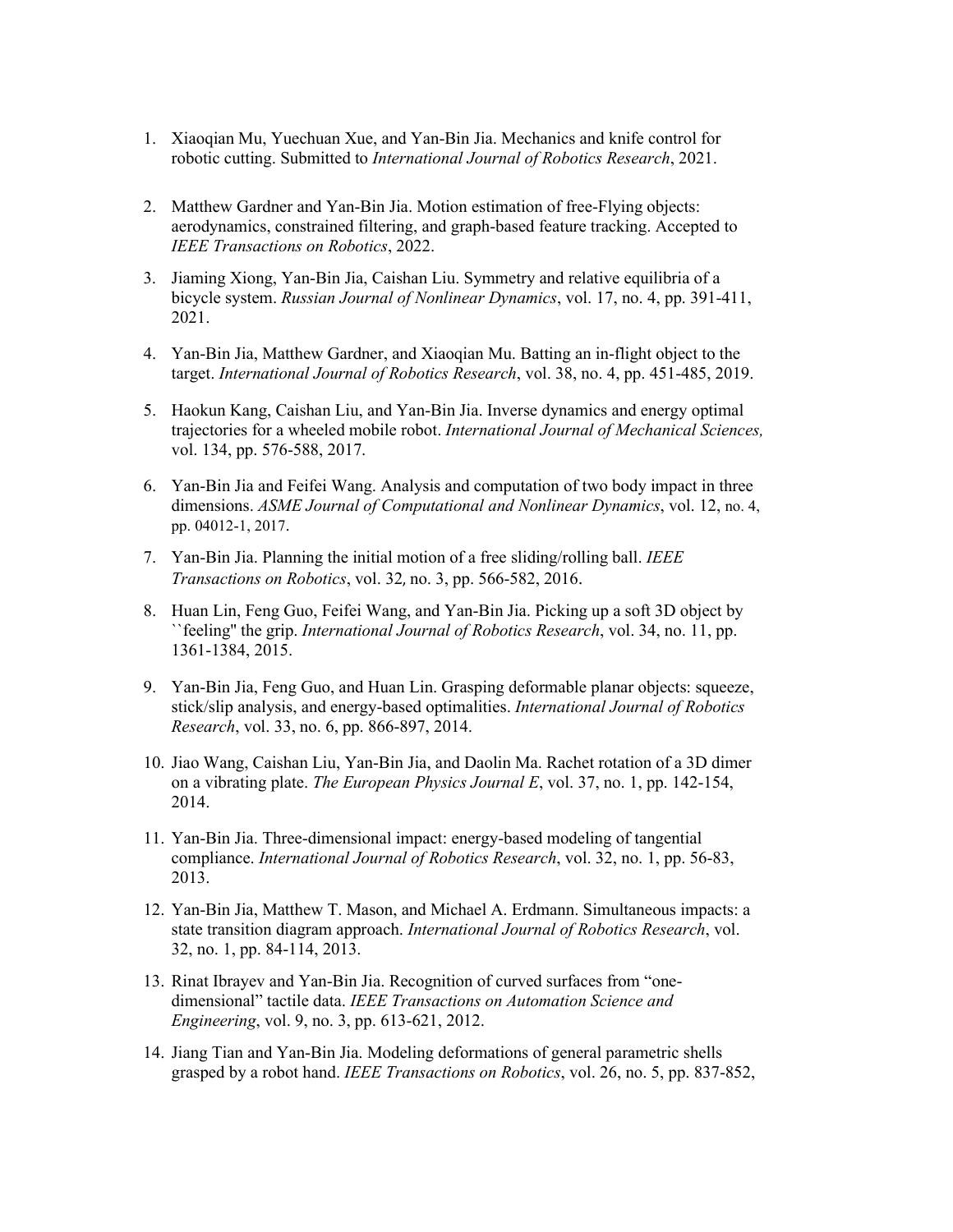#### 2010. (Finalist for the **2010 IEEE Transactions on Robotics King-Sun Fu Memorial Best Paper Award**).

- 15. Yan-Bin Jia and Jiang Tian. [Surface patch reconstruction from "one-dimensional"](http://www.cs.iastate.edu/%7Ejia/papers/TASE10.pdf)  [tactile data.](http://www.cs.iastate.edu/%7Ejia/papers/TASE10.pdf) IEEE Transactions on Automation Science and Engineering, vol. 7, no. 2, pp. 400-407, 2010.
- 16. Rinat Ibrayev and Yan-Bin Jia. [Semi-differential invariants for tactile recognition of](http://www.cs.iastate.edu/%7Ejia/papers/IJRR05.pdf)  [algebraic curves.](http://www.cs.iastate.edu/%7Ejia/papers/IJRR05.pdf) *International Journal of Robotics Research*, vol. 24, no. 11, pp. 951- 969, 2005.
- 17. Yan-Bin Jia. [Localization of curved parts through continual touch.](http://www.cs.iastate.edu/%7Ejia/papers/TRO05.pdf) *IEEE Transactions on Robotics*, vol. 21, no. 4, pp. 726-733, 2005.
- 18. Yan-Bin Jia. [Computation on parametric curves with an application in grasping.](http://www.cs.iastate.edu/%7Ejia/papers/IJRR04.pdf) *International Journal of Robotics Research*, vol. 23, no. 7-8, pp. 825-855, 2004.
- 19. Yan-Bin Jia and Michael Erdmann. [Pose and motion from contact.](http://www.cs.iastate.edu/%7Ejia/papers/IJRR99.pdf) *International Journal of Robotics Research*, vol. 18, no. 5, pp. 466-490, 1999.
- 20. Yan-Bin Jia and Michael Erdmann. [Geometric sensing of known planar shapes.](http://www.cs.iastate.edu/%7Ejia/papers/IJRR96.pdf) *International Journal of Robotics Research*, vol. 15, no. 4, pp. 365-392, 1996.

#### **Book Chapters**

- 21. Yan-Bin Jia. [Energy-based modeling of tangential compliance in 3-dimensional](http://www.cs.iastate.edu/%7Ejia/papers/WAFR10.pdf)  [impact.](http://www.cs.iastate.edu/%7Ejia/papers/WAFR10.pdf) In *Algorithmic Foundations of Robotics IX*, D. Hsu *et al.* (eds.), pp. 267-284, Springer, 2010. Also presented at the *Ninth International Workshop on Algorithmic Foundations of Robotics*, Singapore, December 2010.
- 22. Yan-Bin Jia, Matthew Mason, and Michael Erdmann. [A state transition diagram for](http://www.cs.iastate.edu/%7Ejia/papers/WAFR08.pdf)  [simultaneous collisions with application in billiard shooting.](http://www.cs.iastate.edu/%7Ejia/papers/WAFR08.pdf) In *Algorithmic Foundations of Robotics VIII*, G. Chirikjian *et al.* (eds.), pp. 135-150, Springer, 2010. Also presented at the *Eighth International Workshop on Algorithmic Foundations of Robotics*, Guanajuato, Mexico, December 2008.
- 23. Yan-Bin Jia and Rinat Ibrayev. [Semi-differential invariants for recognition of](http://www.cs.iastate.edu/%7Ejia/papers/WAFR04.pdf)  [algebraic curves.](http://www.cs.iastate.edu/%7Ejia/papers/WAFR04.pdf) In *Algorithmic Foundations of Robotics VI*, M. Erdmann *et al.* (eds.), pp. 267-282, Springer, 2005. Also presented at the *Sixth International Workshop on Algorithmic Foundations of Robotics*, Zeist, the Netherlands, July 2004.
- 24. Yan-Bin Jia. [Computation on parametric curves with applications in localization and](http://www.cs.iastate.edu/%7Ejia/papers/WAFR02.pdf)  [grasping.](http://www.cs.iastate.edu/%7Ejia/papers/WAFR02.pdf) In *Algorithmic Foundations of Robotics V*, J.-D. Boissonnat *et al.* (eds.), pp. 329-345, Springer-Verlag, Berlin Heidelberg, 2004.
- 25. Yan-Bin Jia and Michael Erdmann. [Local observability of rolling.](http://www.cs.iastate.edu/%7Ejia/papers/WAFR98.pdf) In *Robotics: The Algorithmic Perspective*, P. K. Agarwal *et al.* (eds.), pp. 251-263, A. K. Peters, Boston, 1998.
- 26. Yan-Bin Jia and Michael Erdmann. [The complexity of sensing by point sampling.](http://www.cs.iastate.edu/%7Ejia/papers/WAFR94.pdf) In *Algorithmic Foundations of Robotics*, K. Goldberg et al. (eds.), pp. 283-300, A. K. Peters, Boston, 1995.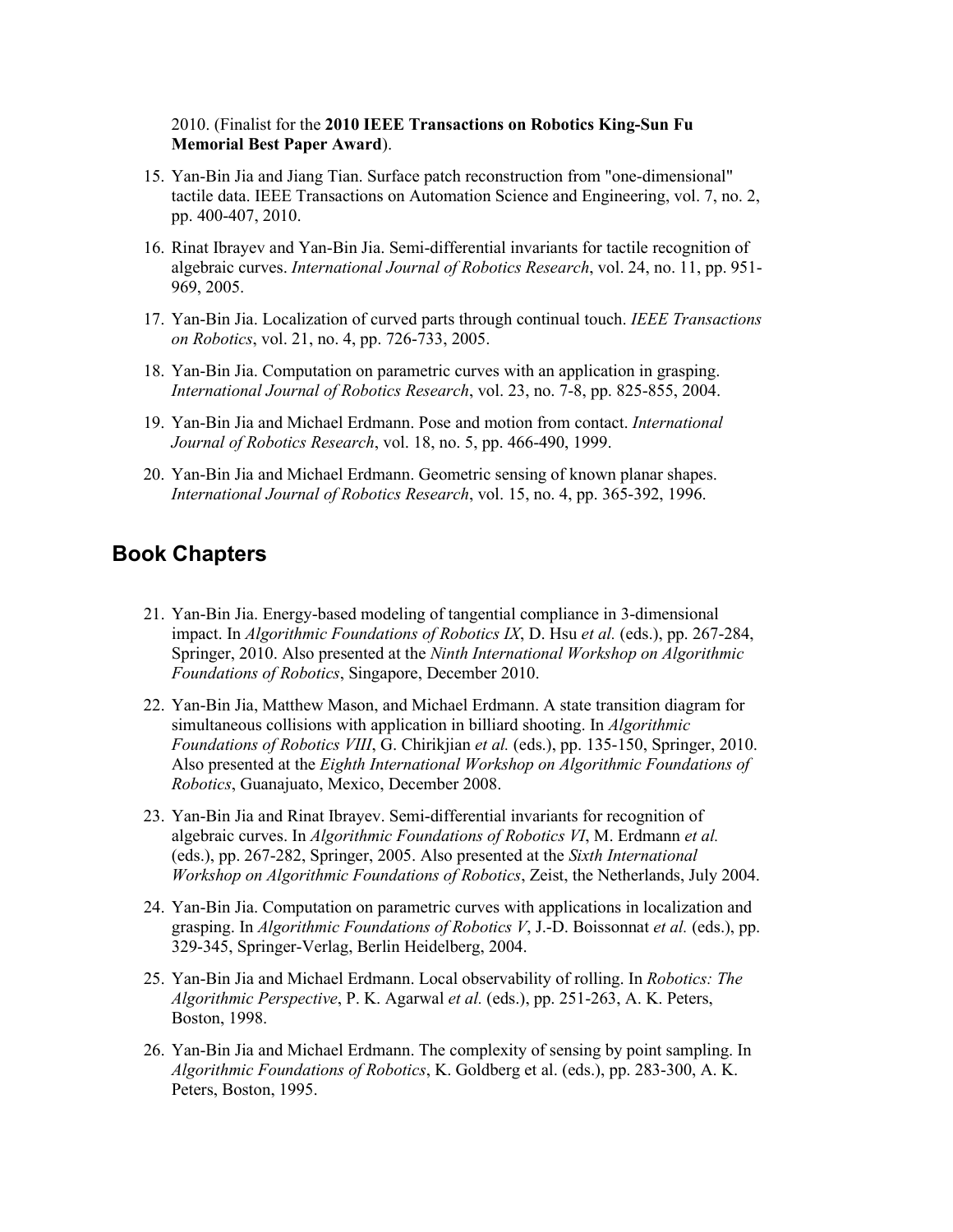### **Refereed Conference and Workshop Papers**

- 27. Yuechuan Xue and Yan-Bin Jia. A dynamic finger gait via pivoting and regulating contact forces smoothly. Submitted to the IEEE/RSJ International Conference on Intelligent Robots and Systems. Kyoto, Japan, Oct 23-27, 2022.
- 28. Xiaoqian Mu and Yan-Bin Jia. Physical property estimation and knife trajectory optimization during robotic cutting. Accepted to the *IEEE International Conference on Robotics and Automation*, Philadelphia, PA, May 23-27 2022.
- 29. Prajjwal Jamdagni and Yan-Bin Jia. Robotic slicing of food and vegetables: modeling the effects of fracture toughness and knife geometry. In Proceedings of the *IEEE International Conference on Robotics and Automation*, pp. 6607-6613, Xi'an, China, May 30-Jun 5, 2021.
- 30. Yuechuan Xue and Yan-Bin Jia. Gripping a kitchen knife from the cutting board. In Proceedings of the *IEEE/RSJ International Conference on Intelligent Robots and Systems*, pp. 9226-9231, Las Vegas, Oct 25-29, 2020.
- 31. Prajjwal Jamdagni and Yan-Bin Jia. Robotic cutting of solids: fracture mechanics based modeling using the FEM. In Proceedings of the *IEEE/RSJ International Conferences on Intelligent Robots and Systems*, pp. 8246-8251, Macau, China, November 3-8, 2019.
- 32. Xiaoqian Mu, Yuechuan Xue, and Yan-Bin Jia. Robotic cutting: Mechanics and control of knife motion. In Proceedings of the *IEEE International Conference on Robotics and Automation*, pp. 3066-3072, Montreal, Canada, May 20-24, 2019.
- 33. Yan-Bin Jia and Yuechuan Xue. Dexterous manipulation by two fingers with coupled joints. In Proceedings of the *[IEEE International Conference on Robotics and](http://www.icra2018.org/)  [Automation](http://www.icra2018.org/)*, pp. 3172-3179, Brisbane, Australia, May 21-25, 2018.
- 34. Matthew Gardner, Yan-Bin Jia, and Huan Lin. [Batting flying objects to the target in](http://web.cs.iastate.edu/%7Ejia/papers/IROS16.pdf)  [2D.](http://web.cs.iastate.edu/%7Ejia/papers/IROS16.pdf) In Proceedings of the *[IEEE/RSJ International Conference on Intelligent Robots](http://www.iros2016.org/)  [and Systems](http://www.iros2016.org/)*, pp. 3225-3232, Daejeon, Korea, Oct 9-14, 2016.
- 35. Feifei Wang, Huan Lin, and Yan-Bin Jia. Computational Modeling of N-body Collisions with Simulation and Experiment. In Proceedings of the *IEEE/RSJ International Conference on Intelligent Robots and Systems*, pp. 5376-5381, Hamburg, Germany, Sep 28 - Oct 3, 2015.
- 36. Yan-Bin Jia. Planning the Motion [of Sliding and Rolling Sphere.](http://www.cs.iastate.edu/%7Ejia/papers/ICRA15-submit.pdf) In Proceedings of the *[IEEE International Conference on Robotics and Automation](http://www.icra2015.org/)*, pp. 2396-2402, Seattle, WA, 2015.
- 37. Feng Guo and Yan-Bin Jia[. Planning Finger Movements to Lift up Deformable 2D](http://www.cs.iastate.edu/%7Ejia/papers/ICRA15-submit-Feng.pdf)  [Objects.](http://www.cs.iastate.edu/%7Ejia/papers/ICRA15-submit-Feng.pdf) In Proceedings of the *[IEEE International Conference on Robotics and](http://www.icra2015.org/)  [Automation](http://www.icra2015.org/)*, pp. 3696-3701, Seattle, WA, 2015.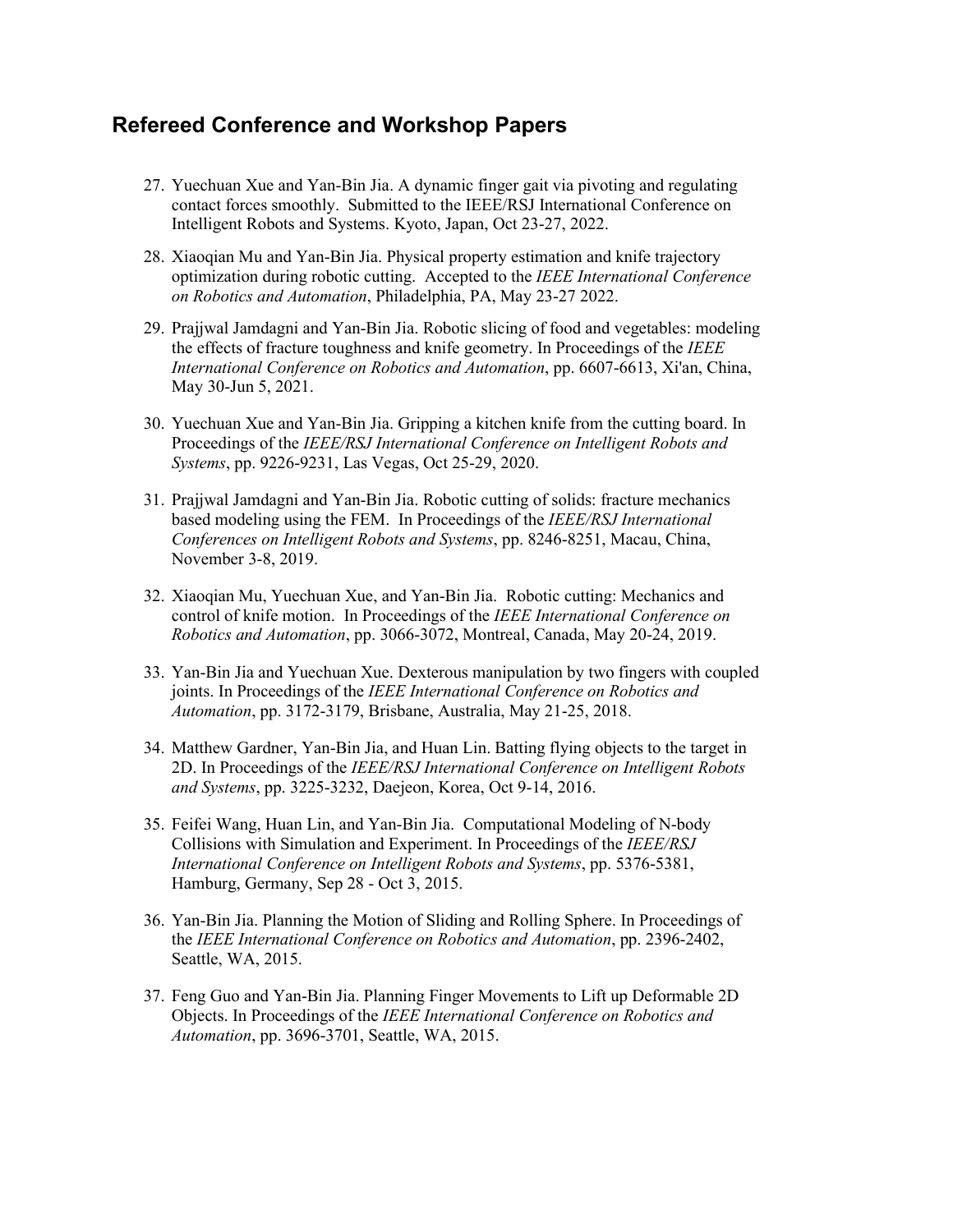- 38. Huan Lin, Feng Guo, Feifei Wang, and Yan-Bin Jia. [Picking up soft 3D objects with](http://www.cs.iastate.edu/%7Ejia/papers/ICRA14.pdf)  [two fingers.](http://www.cs.iastate.edu/%7Ejia/papers/ICRA14.pdf) In Proceedings of the *[IEEE International Conference on Robotics and](http://www6.cityu.edu.hk/icra2014/index.htm)  [Automation](http://www6.cityu.edu.hk/icra2014/index.htm)*, pp. 3656-3661, Hong Kong, China, May 31 - Jun 5, 2014.
- 39. Yan-Bin Jia, Huan Lin, and Feng Guo. Optimal two-finger squeezing of deformable objects. In Proceedings of the *IEEE International Conference on Intelligent Robots and Systems*, pp. 3514-3519, Tokyo, Japan, Nov 3-8, 2013.
- 40. Feng Guo, Huan Lin, and Yan-Bin Jia. Squeeze grasping of deformable planar objects with segment contacts and stick/slip analysis. In Proceedings of the *[IEEE](http://www.icra2013.org/)  [International Conference on Robotics and Automation](http://www.icra2013.org/)*, pp. 3721-3726, Karlsruhe, Germany, May 5-9, 2013.
- 41. Yan-Bin Jia, Jiang Tian, and Feng Guo. [On two-finger grasping of deformable planar](http://www.cs.iastate.edu/%7Ejia/papers/ICRA11.pdf)  [objects.](http://www.cs.iastate.edu/%7Ejia/papers/ICRA11.pdf) In Proceedings of the *[IEEE International Conference on Robotics and](http://www.icra2011.org/)  [Automation](http://www.icra2011.org/)*, pp. 5261-5266, Shanghai, China, May 9-13, 2011.
- 42. Yan-Bin Jia. [Energy-based modeling of tangential compliance in 3-dimensional](http://www.cs.iastate.edu/%7Ejia/papers/WAFR10.pdf)  [impact.](http://www.cs.iastate.edu/%7Ejia/papers/WAFR10.pdf) Presented at the *[Ninth International Workshop on Algorithmic Foundations of](http://bigbird.comp.nus.edu.sg/pmwiki/farm/wafr/)  [Robotics](http://bigbird.comp.nus.edu.sg/pmwiki/farm/wafr/)*, Singapore, December 13-15, 2010.
- 43. Jiang Tian and Yan-Bin Jia. [Modeling deformable shell-like objects grasped by a](http://www.cs.iastate.edu/%7Ejia/papers/ICRA09.pdf)  [robot hand.](http://www.cs.iastate.edu/%7Ejia/papers/ICRA09.pdf) In Proceedings of the *[IEEE International Conference on Robotics and](http://www.cs.iastate.edu/%7Ejia/cv/%20%20%20%20%20%20%20%20http:/www.icra2009.org/)  [Automation](http://www.cs.iastate.edu/%7Ejia/cv/%20%20%20%20%20%20%20%20http:/www.icra2009.org/)*, pp. 1297-1302, Kobe, Japan, May 12-17, 2009.
- 44. Yan-Bin Jia, Matthew T. Mason, and Michael A. Erdmann. [A state transition diagram](http://www.cs.iastate.edu/%7Ejia/papers/WAFR08.pdf)  [for simultaneous collisions with application in billiard shooting.](http://www.cs.iastate.edu/%7Ejia/papers/WAFR08.pdf) Presented at the *[Eighth International Workshop on Algorithmic Foundations of Robotics](http://www.wafr.org/)*, Guanajuato, Mexico, December, 2008.
- 45. Yan-Bin Jia and Jiang Tian. [Deformations of general parametric shells: computation](http://www.cs.iastate.edu/%7Ejia/papers/IROS08.pdf)  [and robot experiment.](http://www.cs.iastate.edu/%7Ejia/papers/IROS08.pdf) In Proceedings of the *[IEEE/RSJ International Conference on](http://iros2008.inria.fr/)  [Intelligent Robotics and Systems](http://iros2008.inria.fr/)*, pp. 1796-1803, Nice, France, Sep 22-26, 2008.
- 46. Rinat Ibrayev and Yan-Bin Jia. [Surface recognition by registering data curves from](http://www.cs.iastate.edu/%7Ejia/papers/IROS06.pdf)  [touch.](http://www.cs.iastate.edu/%7Ejia/papers/IROS06.pdf) In Proceedings of the *IEEE/RSJ International Conference on Intelligent Robots and Systems*, pp. 55-60, Beijing, PRC, Oct 9-15, 2006.
- 47. Yan-Bin Jia, Liangchuan Mi, and Jiang Tian. [Surface patch reconstruction via curve](http://www.cs.iastate.edu/%7Ejia/cv/papers/ICRA06.pdf)  [sampling.](http://www.cs.iastate.edu/%7Ejia/cv/papers/ICRA06.pdf) In Proceedings of the *IEEE International Conference on Robotics and Automation*, pp. 1371-1377, Orlando, FL, May 16-18, 2006.
- 48. Liangchuan Mi and Yan-Bin Jia. [High precision contour tracking with a joystick](http://www.cs.iastate.edu/%7Ejia/papers/IROS04.pdf)  [sensor.](http://www.cs.iastate.edu/%7Ejia/papers/IROS04.pdf) In Proceedings of the *[IEEE/RSJ International Conference on Intelligent](http://www.iros2004.org/)  [Robots and Systems](http://www.iros2004.org/)*, pp. 804-809, Sendai, Japan, Sep 28 - Oct 2, 2004.
- 49. Yan-Bin Jia and Rinat Ibrayev. [Semi-differential invariants for recognition of](http://www.cs.iastate.edu/%7Ejia/papers/WAFR04.pdf)  [algebraic curves.](http://www.cs.iastate.edu/%7Ejia/papers/WAFR04.pdf) Presented at the *[Sixth International Workshop on Algorithmic](http://www.wafr.org/)  [Foundations of Robotics](http://www.wafr.org/)*, Utrecht/Zeist, The Netherlands, July 11-13, 2004.
- 50. Rinat Ibrayev and Yan-Bin Jia. [Tactile recognition of algebraic shapes using](http://www.cs.iastate.edu/%7Ejia/papers/ICRA04.pdf)  [differential invariants.](http://www.cs.iastate.edu/%7Ejia/papers/ICRA04.pdf) In *Proceedings of the [IEEE International Conference on](http://www.icra2004.org/)  [Robotics and Automation](http://www.icra2004.org/)*, pp. 1548-1553, New Orleans, LA, Apr 26-May 1, 2004.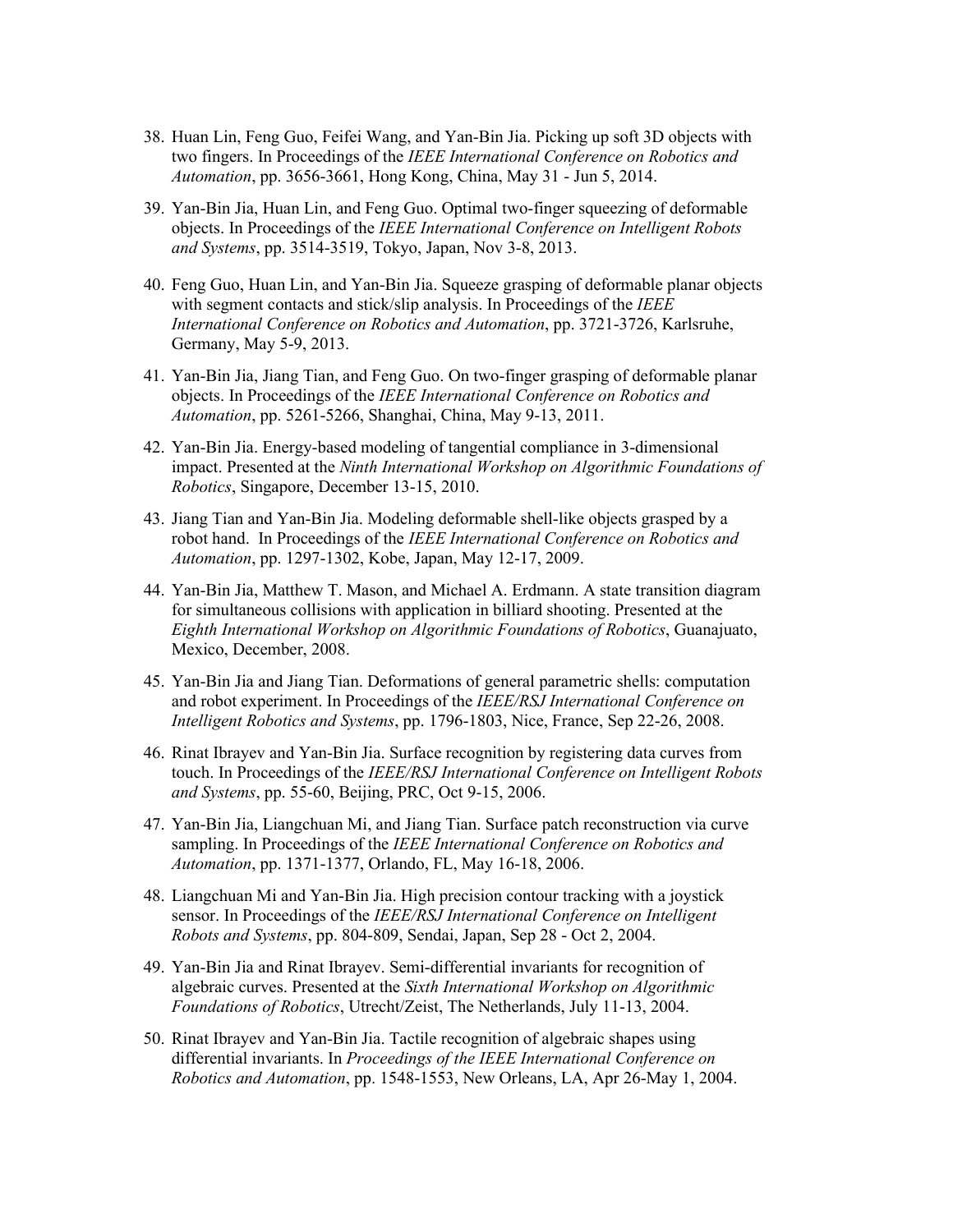- 51. Yan-Bin Jia. [Contact sensing for parts localization: sensor design and experiments.](http://www.cs.iastate.edu/%7Ejia/papers/IROS03.pdf) In *Proceedings of the [IEEE/RSJ International Conference on Intelligent Robots and](http://www.icra-iros.com/iros2003/)  [Systems](http://www.icra-iros.com/iros2003/)*, pp. 516-522, Las Vegas, NV, Oct 27-31, 2003.
- 52. Yan-Bin Jia. [Computation on parametric curves with applications in localization and](http://www.cs.iastate.edu/%7Ejia/papers/WAFR02-submit.pdf)  [grasping.](http://www.cs.iastate.edu/%7Ejia/papers/WAFR02-submit.pdf) Presented at the *[Fifth International Workshop on Algorithmic Foundations](http://www.wafr.org/)  [of Robotics](http://www.wafr.org/)*, Nice, France, Dec. 15-17, 2002.
- 53. Yan-Bin Jia. [Curvature-based computation of antipodal points.](http://www.cs.iastate.edu/%7Ejia/papers/ICRA02.pdf) In *Proceedings of the IEEE International Conference on Robotics and Automation*, pp. 1571-1577, Washington D.C., May 11 - 15, 2002.
- 54. Yan-Bin Jia. [Localization on curved objects using tactile information.](http://www.cs.iastate.edu/%7Ejia/papers/IROS01.pdf) In *Proceedings of the IEEE/RSJ International Conference on Intelligent Robots and Systems*, pp. 701- 706, Maui, HI, Oct 29 - Nov 3, 2001.
- 55. Yan-Bin Jia. [Grasping curved objects through rolling.](http://www.cs.iastate.edu/%7Ejia/papers/ICRA00.pdf) In *Proceedings of the IEEE International Conference on Robotics and Automation*, pp. 377-382, San Francisco, CA, May 2000.
- 56. Yan-Bin Jia and Michael Erdmann. [Observing pose and motion through contact.](http://www.cs.iastate.edu/%7Ejia/papers/ICRA98.pdf) In *Proceedings of the IEEE International Conference on Robotics and Automation* , pp. 723-729, Leuven, Belgium, May 1998.
- 57. Yan-Bin Jia and Michael Erdmann. [Local observability of rolling.](http://www.cs.iastate.edu/%7Ejia/cv/papers/WAFR98.pdf) Presented at the *Third International Workshop on the Algorithmic Foundations of Robotics*, Houston, TX, March 1998. Also in *Robotics: The Algorithmic Perspective*, P. K. Agarwal *et al.* (eds.), pp. 251-263, A. K. Peters, Boston, 1998.
- 58. Yan-Bin Jia and Michael Erdmann. [Pose from pushing.](http://www.cs.iastate.edu/%7Ejia/papers/ICRA96.pdf) In *Proceedings of the IEEE International Conference on Robotics and Automation*, pp. 165-171, Minneapolis, MN, Apr 1996.
- 59. Yan-Bin Jia. [On computing optimal planar grasps.](http://www.cs.iastate.edu/%7Ejia/papers/IROS95.pdf) In *Proceedings of the IEEE/RSJ International Conference on Intelligent Robots and Systems*, pp. 3:427-434, Pittsburgh, PA, August 1995.
- 60. Yan-Bin Jia and Michael Erdmann. [Sensing polygon poses by inscription.](http://www.cs.iastate.edu/%7Ejia/papers/ICRA94.pdf) In *Proceedings of the IEEE International Conference on Robotics and Automation*, pp. 1642-1649, San Diego, CA, May 1994.

#### **Invited Presentations**

| Sep 27, 2021 | Second Workshop on Robotic Manipulation of Deformable Objects:                                                                |
|--------------|-------------------------------------------------------------------------------------------------------------------------------|
|              | Challenges in Perception, Planning and Control for Real-World Applications                                                    |
|              | (RoMaDO-RA), IEEE/RSJ International Conference on Intelligent Robots and                                                      |
|              | Systems (IROS), Prague, Czech Republic.                                                                                       |
| Jun 3, 2021  | Workshop on High Dynamic Motion Generation, IEEE International<br>Conference on Robotics and Automation (ICRA), Xi'an, China. |
|              | Feb 22, 2021 CITRIS People and Robots Seminar, University of California at Berkeley.                                          |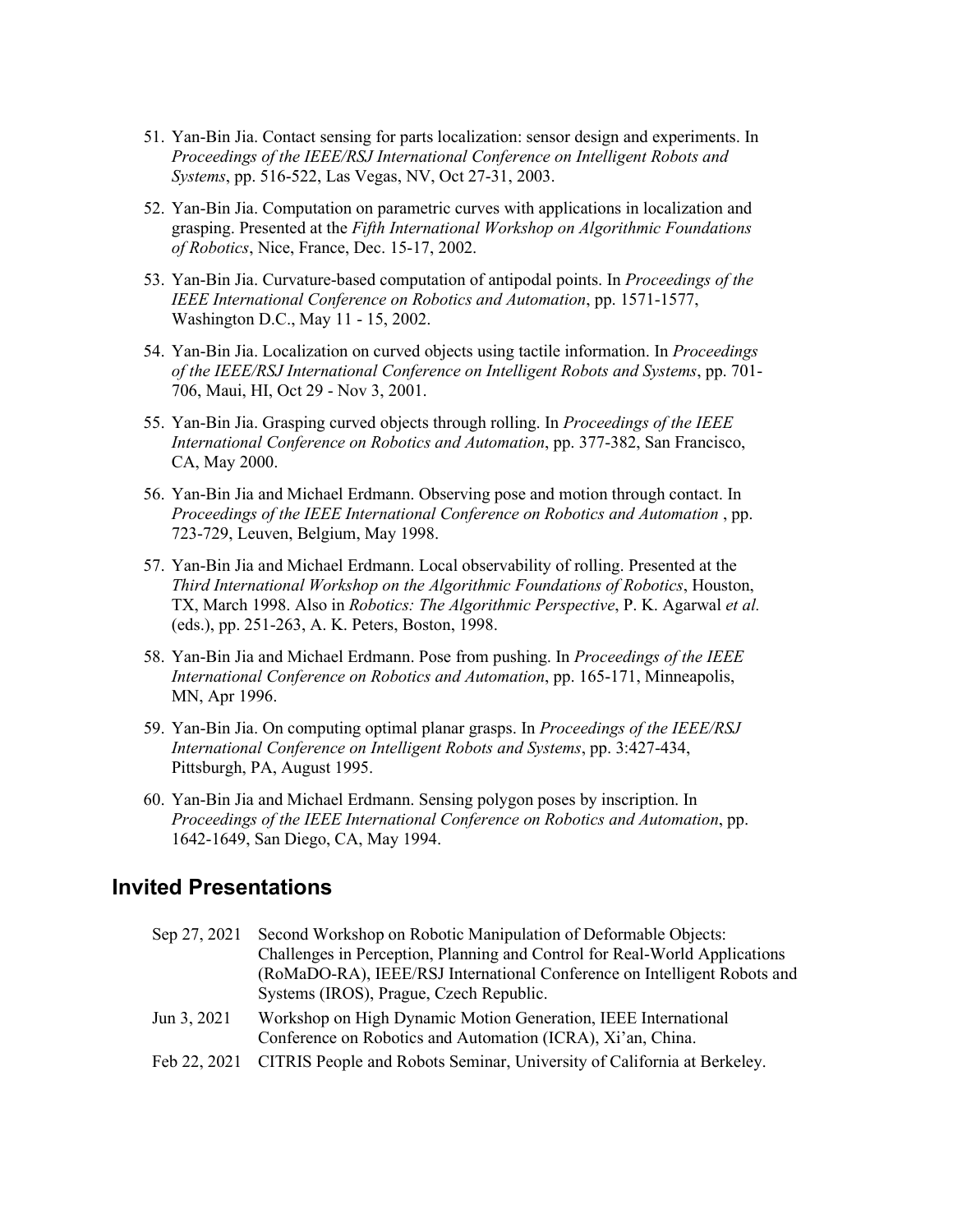| Dec 3, 2020  | Panelist, Forum on Robotic Food Manipulation Challenge, IEEE/RSJ<br>International Conference on Intelligent Robots and Systems (IROS), Las<br>Vegas, 2020.              |
|--------------|-------------------------------------------------------------------------------------------------------------------------------------------------------------------------|
| Jul 16, 2019 | Shenyang Institute of Automation, Chinese Academy of Sciences, Shengyang,<br>Liaoning, China.                                                                           |
| Jul 11, 2019 | Theoretical Mechanics Group, School of Aeronautic Science and Engineering,<br>Beihang University, Beijing, China.                                                       |
| Jul 5, 2019  | Department of Mechanics and Engineering Science, Peking University,<br>Beijing, China.                                                                                  |
|              | May 19, 2018 Research group talk, Department of Aeronautics and Astronautics, Peking<br>University, Beijing, China.                                                     |
| Oct 17, 2016 | Computation and Applied Mathematics Seminar, Department of Mathematics,<br>Iowa State University.                                                                       |
| Apr 22, 2016 | Digital Technology Center, University of Minnesota, Minneapolis, MN.                                                                                                    |
| Jan 14, 2016 | Department of Mechanics and Engineering Science, Peking University,<br>Beijing, China.                                                                                  |
|              | Aug 13, 2014 Chongqing Institute of Green and Intelligent Technology, Chinese Academy<br>of Sciences, Chongqing, China.                                                 |
| Jul 11, 2014 | School of Computer Science and Engineering, Beijing Institute of Technology,<br>Beijing, China.                                                                         |
| Jun 5, 2014  | Workshop on Soft Robots, IEEE International Conference on Robotics and<br>Automation, Hong Kong, China.                                                                 |
| Jul 23, 2013 | Department of Aeronautics and Astronautics, Peking University, Beijing,<br>China.                                                                                       |
| Jul 12, 2013 | Chengdu Information Technology Co., Ltd., Chinese Academy of Sciences,<br>Chengdu, China.                                                                               |
| Sep 27, 2012 | Department of Computer Science, Iowa State University                                                                                                                   |
|              | May 10, 2012 School of Computer Science and Engineering, Beijing Institute of Technology,<br>Beijing, China.                                                            |
| May 9, 2012  | Department of Mechanics and Aerospace Engineering, Peking University,<br>Beijing, China.                                                                                |
| May 8, 2012  | Institute of Automation, Chinese Academy of Sciences, Beijing, China.                                                                                                   |
| Feb 20, 2012 | Department of Electrical and Computer Engineering, Iowa State University.                                                                                               |
| Jul 28, 2011 | Chengdu Information Technology Co., Ltd., Chinese Academy of Sciences,<br>Chengdu, China.                                                                               |
| Apr 19, 2011 | Symposium on Theory, Analysis, and Design of Shell Structures, International<br>Conference on Computational & Experimental Engineering and Sciences,<br>Nanjing, China. |
| Sep 2, 2010  | Department of Computer Science, Iowa State University                                                                                                                   |
|              | May 13, 2010 Mathematics Mechanization Research Center, Institute of Systems Science,<br>Chinese Academy of Sciences, Beijing, China.                                   |
| Jun 10, 2009 | School of Computer Science and Technology, Beijing Institute of Technology,<br>Beijing, China.                                                                          |
| Jan 7, 2009  | School of Automation Engineering, University of Electronic Science and<br>Engineering of China, Chengdu, China.                                                         |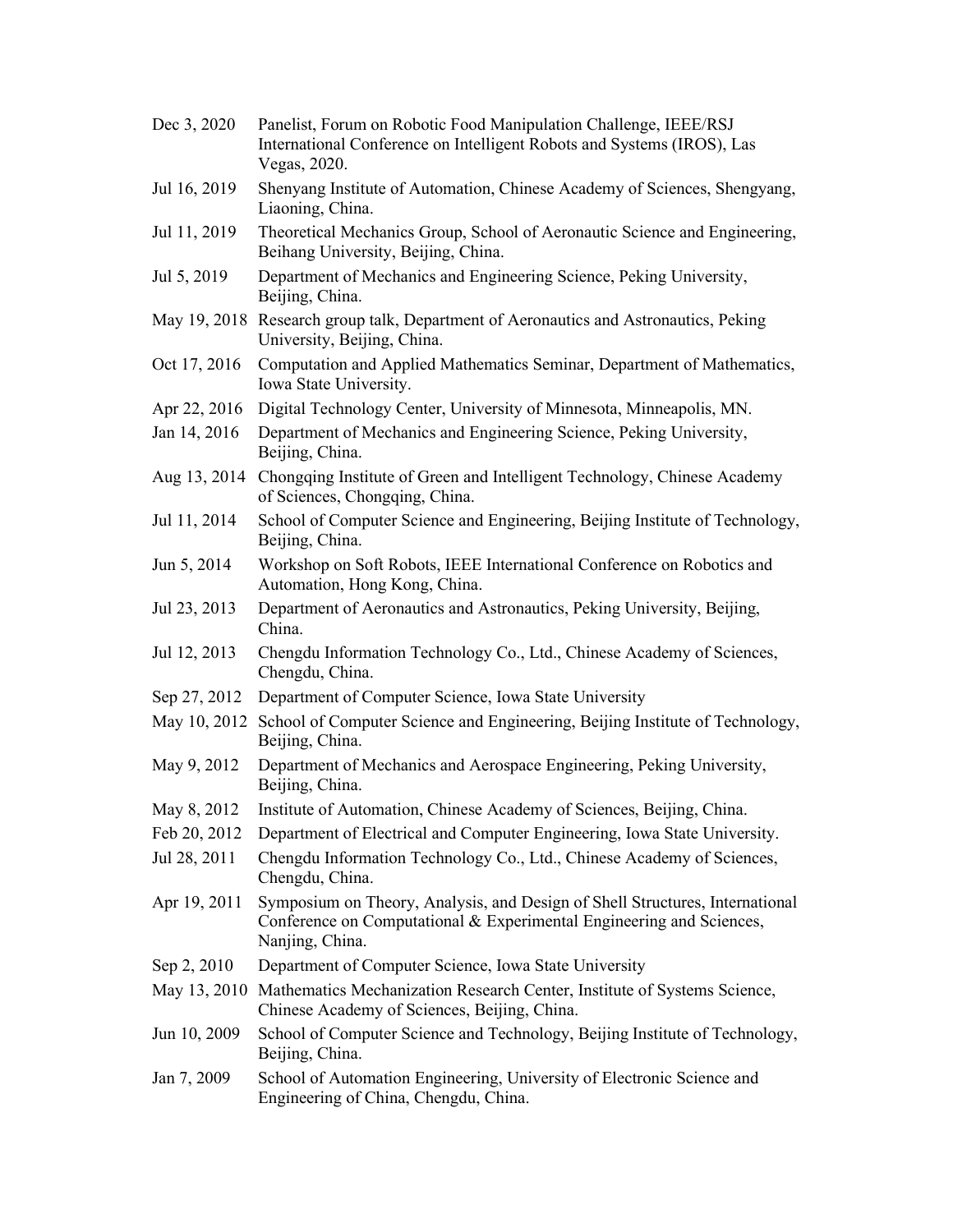| Dec 15, 2008 | School of Computer Science and Technology, Beijing Institute of Technology,<br>Beijing, China.                                                    |
|--------------|---------------------------------------------------------------------------------------------------------------------------------------------------|
| May 25, 2007 | College of Computer Science, Sichuan University, Chengdu, China.                                                                                  |
| Apr 25, 2007 | Foundations of Robotics Seminar, The Robotics Institute, Carnegie Mellon<br>University, Pittsburgh, PA.                                           |
| Oct 6, 2006  | Manipulation Group Seminar, Department of Computer Science, Stanford<br>University, Stanford, CA.                                                 |
| Jun 23, 2006 | Chengdu Information Technology Co., Ltd., Chinese Academy of Sciences,<br>Chengdu, China.                                                         |
|              | Aug 26, 2005 Robotics Institute Seminar, Carnegie Mellon University, Pittsburgh, PA.                                                              |
| Jun 16, 2005 | Chengdu Information Technology Co., Ltd., Chinese Academy of Sciences,<br>Chengdu, China.                                                         |
|              | May 16, 2005 Mathematics Mechanization Research Center, Institute of Systems Science,<br>Chinese Academy of Sciences, Beijing, China.             |
| Mar 17, 2005 | AI, Vision & Robotics Seminar, Department of Computer Science, University<br>of Illinois at Urbana-Champaign, Urbana, IL.                         |
|              | May 25, 2004 National Laboratory for Intelligence Technology and Systems, Tsinghua<br>University, Beijing, China.                                 |
|              | Nov 15, 2002 Robotics Seminar, University of Minnesota, Minneapolis, MN                                                                           |
| Jan 21, 2000 | Department of Computer Science, New York University, New York City, NY.                                                                           |
| Oct 28, 1999 | Department of Computer Science, Iowa State University.                                                                                            |
| May 1999     | Workshop on Integrating Sensors into Motion Planning (declined due to<br>schedule conflict), International Conference on Robotics and Automation. |
| Feb 11, 1999 | Department of Computer Science, Iowa State University.                                                                                            |
| May 1998     | Xerox Palo Alto Research Center, Palo Alto, CA.                                                                                                   |

# **Current Students**

Prajjwal Jamdagni (Ph.D. student, CS) Ling Tang (Ph.D. student, CS) Yuechuan Xue (Ph.D. student, CS) Ian Gonzalez-Alfonzo (M.S. student, CS)

# **Ph.D. Dissertations Supervised**

| 2021 | Xiaoqian Mu, Dexterous Robotic Manipulation: Batting and Cutting.                                                                        |
|------|------------------------------------------------------------------------------------------------------------------------------------------|
| 2020 | Matthew Gardner, Robotic Batting and Motion Estimation of Objects in Free Flight<br>(now at Boston Dynamics, Mountain View, California). |
| 2017 | Feifei Wang, Computational Modeling of Impact and Deformation (now at the Walt<br>Disney Company, Orlando, Florida).                     |
| 2015 | Huan Lin, Robot Dexterity: From Deformable Grasping to Impulsive<br><i>Manipulation</i> (now at a new robot company in Nanjing, China).  |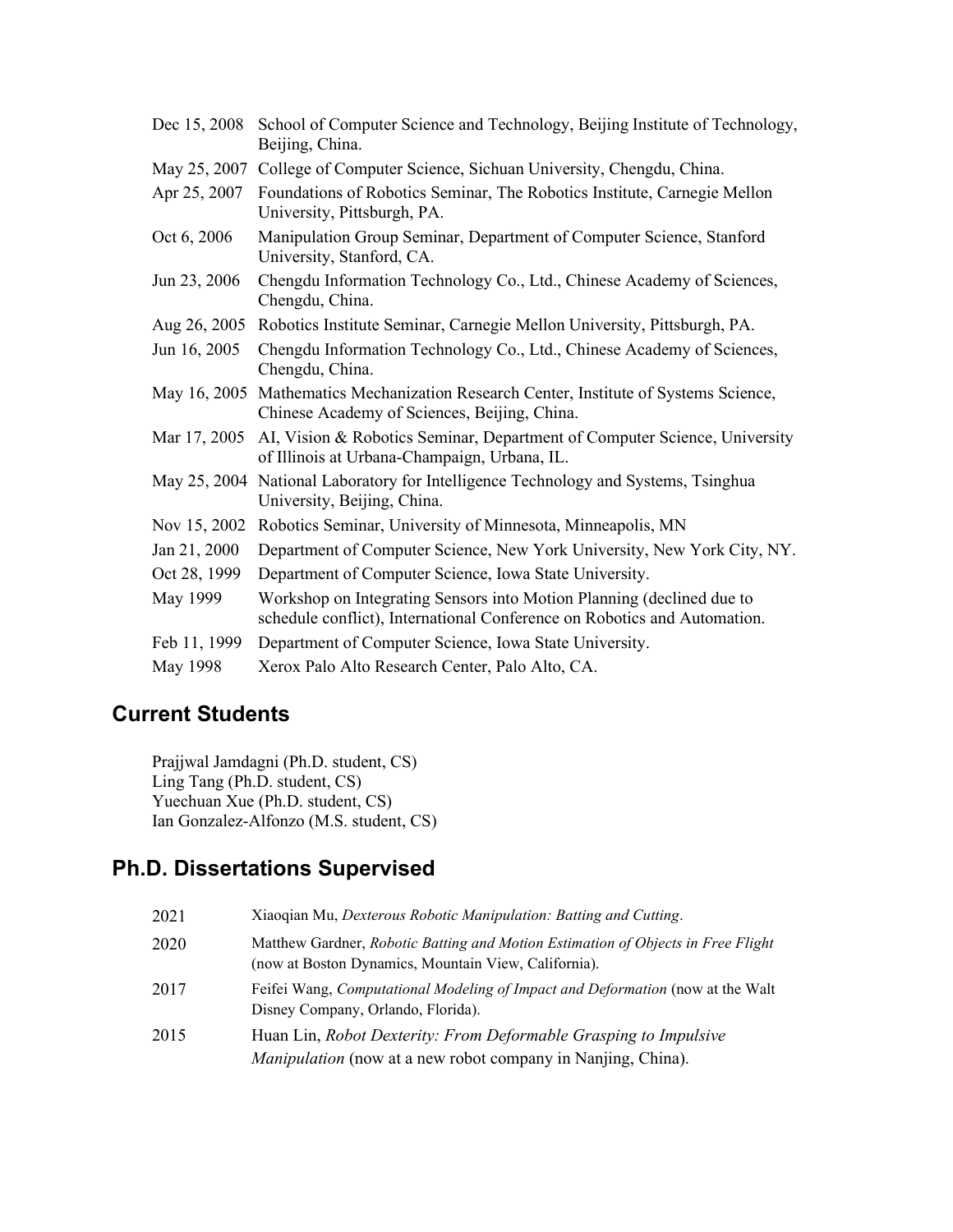| 2014 | Feng Guo, Displacement-based Grasping of Deformable Objects (now at<br>Facebook, Inc., Menlo Park, CA).                   |
|------|---------------------------------------------------------------------------------------------------------------------------|
| 2010 | Jiang Tian, Modeling and Grasping of Thin Deformable Objects (now at<br>Siemens, Inc., Beijing, China).                   |
| 2008 | Rinat Ibrayev, Model-based Recognition of Curves and Surfaces Using Tactile<br>Data (now at Sony Ericsson, San Jose, CA). |

# **M.S. Theses Supervised**

| 2021 | Shengwen Xie, Mounting a Screwdriver onto a Screw with Hybrid Control.                                                 |
|------|------------------------------------------------------------------------------------------------------------------------|
| 2019 | Guangyu Hou, Finding the Minimum Illuminating Directions for a Polyhedron.                                             |
| 2017 | Wangyujue Hong, Modeling of Deformable Cutting Using Extended Finite<br>Element Method (XFEM).                         |
| 2014 | Jared Hays, Generating a Quality 2D Mesh for Deformable Modeling.                                                      |
| 2014 | Feifei Wang, Grasping of Deformable 3D Objects under Gravity.                                                          |
| 2013 | Huan Lin, Optimal Grasping of Soft Objects with Two Robotic Fingers.                                                   |
| 2012 | Feng Guo, Displacement-Based Two-Finger Grasping of Deformable Planar<br>Objects.                                      |
| 2012 | Henri Bai, Software for Simulated CT Scanner Table Control in Bolus-Chasing<br><i>Angiography</i> (now at Yelp, Inc.). |
| 2011 | HyunTae Na, An Online Algorithm for Matching Noisy Space Curves with<br>Statistical Error Analysis.                    |
| 2011 | Theresa Driscoll, Complete Coverage Path Planning in an Agricultural<br><i>Environment</i> (now at John Deer).         |
| 2007 | Jiang Tian, Surface Patch Reconstruction from Tactile Data Curves.                                                     |
| 2005 | Liangchuan Mi, Shape Reconstruction from Robot Tactile Sensing (now at<br>$nVIDIA$ ).                                  |
| 2004 | Rinat Ibrayev, Tactile Recognitoin of Algebraic Curves Using Semi-differential<br><i>Invariants.</i>                   |

## **Undergraduate Research Guidance**

Bryce Hall, B.S. student in CS Karter Krueger, B.S. in SE, 2021. Marcelo Abrantes, B.S. in EE/Math, 2021. Adam Willerth, B.S. in Math/CS, 2019. Shivakarthhi Sundar, B.S. in ME/CS, 2019. Zachary Glanz, B. S. in Cpr E, 2018. Avery Dempsey, Mechanical Engineering (Northwestern University), Summer 2017. Jacob Stimes, B.S. in Software Engineering, 2017. Sean Strickland, B. S. in Software Engineering, 2013. Trenton Anagnostopoulos, B. S. in CS, 2012. Rex Fernando, B. S. in CS, 2013. Neil Kronlage, B.S. in Cpr E, 2004 (now at Microsoft).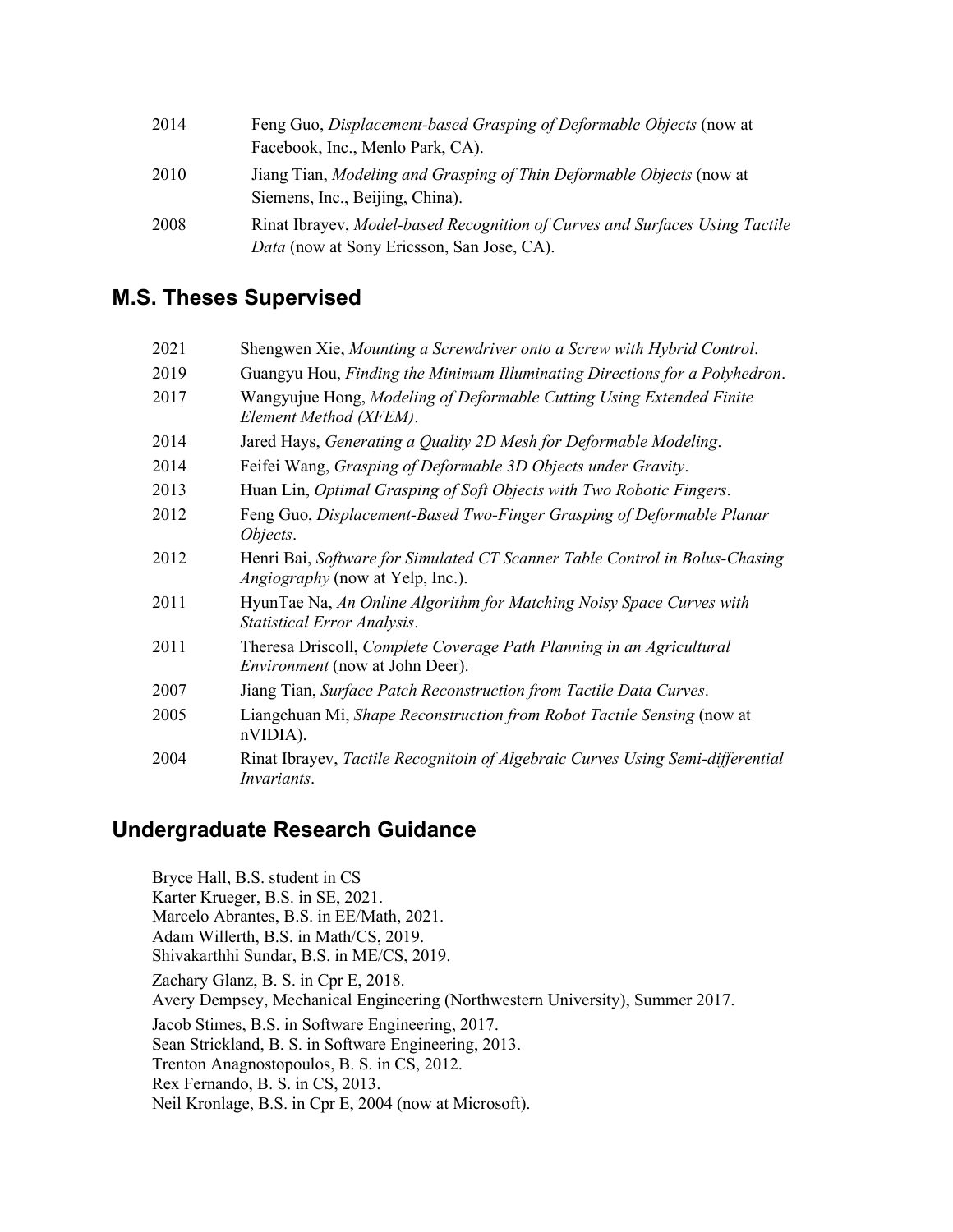Stephen Collins, B.S. in Cpr E, 2003. Jon Van Dis, B.S. in CS, 2002. David Persky, B.S. in CS, 2001; M.S. from U. Wisconsin-Madison). Joe Mesterhazy B.S. in CS, 2001. Brian Grice, B.S. in ME, 2000.

#### **Thesis Committees**

Weisi Fan, Ph.D. student (CS). Joseph Clanin, Ph.D. student (CS). Amir Niaraki, Ph.D. student (CS). Zachary Glanz, Ph.D. student (CS). Jesse Lane, Ph.D. student (ME). Tianshuang Gao, Ph.D. in CS, Nov 2021. Joseph Clanin, M.S. in CS, Jul 2021. Daniel Schimpf, Ph.D. in IMSE, Apr 2021. Supriya Raul, M.S. in CS, Feb 2021. Guillermo Laguana, Ph.D. in ME, Nov 2019. David Wehr, M.S. in CS, Aug 2019. Guangyu Hou, M.S. in CS, Apr 2019. Chuanhai Zhang, Ph.D. in CS, Mar 2019. Yue Zu, Ph.D. in Aero E, Nov 2017. Rui Zou, Ph.D. in ME, Apr 2017. Shengyang Liu, M.S. in CS, Nov 2017. Yan Tian, M.S. in ME, Nov 2016. Yetian Chen, Ph.D. in CS, Jul 2016. Jeremy Bennet, Ph.D. in HCI, Jul 2016. Hyntae Na, Ph.D. in CS, Apr 2016. Mengzhe Zhang, M.S. in ME, Nov 2014. Beiwen Li, M.S. in ME, Apr 2014. Jivko Sinapov, Ph.D. in CS, Nov 2013. Jeremy Bennet, Ph.D. in HCI, Nov 2013. Yajun Wang, Ph.D. in ME, Oct 2013. Rituparna Sarkar, M.S. in ECE, Aug 2012. DongHo Hong, Ph.D. in CS, Jun 2012. Melissa Wickham, M.S. in ME, Nov 2010. Samarjit Das, Ph.D. in ECE, Nov 2010. Oksana Yakhnenko, Ph.D. in CS, Nov 2009. Jeremy Bennett, M.S. in HCI, Apr 2009. Adam Bogenrief, M.S. in ME, May 2006. John Burnett, M.S. in ME, May 2006. Mike Bezdek, M.S. in Cpr E, May 2006. Nurzhan Ustemirov, M.S. in CS, Apr 2006. [Dongheng Li,](http://hcvl.hci.iastate.edu/cgi-bin/wiki/index.cgi?Dongheng) M.S. in HCI, Apr 2006. [Siddhartha Srinivasa,](http://www.cs.cmu.edu/%7Esiddh/) Ph.D. in Robotics, CMU, Aug 2005. Heng Xu, M.S. in Cpr E, ISU, Dec 2004. Jason Timmerman, M.S. in Cpr E, ISU, May 2004. Justin Hare, M.S. in CS, ISU, Apr 2004.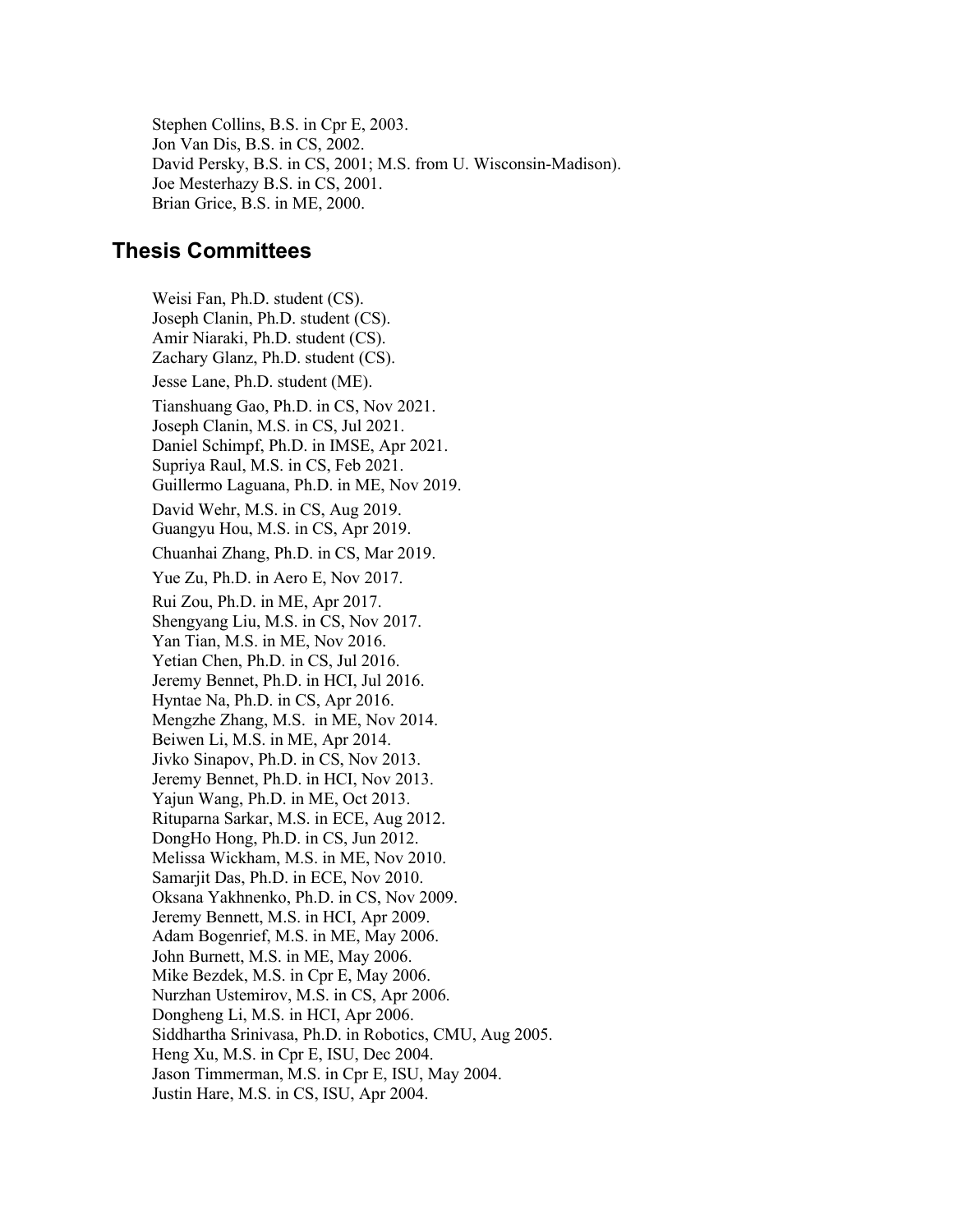[Anna Atramentov,](http://www.cs.iastate.edu/%7Eyershova/) M.S. in CS, ISU, Jun 2003. Libo Yang, M.S. in CS, ISU, Oct 2001. [Peng Cheng,](http://www.grasp.upenn.edu/%7Echpeng/) M.S. in CS, ISU, Jul 2001. Naci Zafer, Ph.D. in ME, ISU, Jun 2000. Ning Meng, Ph.D. in ME, ISU, Jul 2000

# **Educational Services**

| 2020-     | Member, Computer Science Governance Committee.                                                            |
|-----------|-----------------------------------------------------------------------------------------------------------|
| 2018-     | Colloquium Coordinator, Computer Science Department.                                                      |
| $2015 -$  | Member, Computer Science Outreach Committee.                                                              |
| 2017-2018 | Member, Computer Science Promotion and Tenure Committee.                                                  |
| 2014-2018 | Webmaster, Computer Science Department                                                                    |
| 2013-2014 | Chair, Computer Science Award Committee.                                                                  |
| $2007 -$  | Member, Computer Science Graduate Committee                                                               |
| 2007-2011 | Chair, Computer Science Graduate Admissions Committee                                                     |
| 2005-2006 | Member, Computer Science Graduate Admissions Committee                                                    |
| Mar 2003  | Team coach of ISU Cy-Random (43th place) in 2003 ACM/ICPC International<br>Collegiate Programming Contest |
| Nov 2002  | Team coach of ISU Cy-Random (3rd place) in 2002 ACM North Central North<br>America Programming Contest    |
| 2001-2004 | Advisor, ISU Computer Science Club                                                                        |
| 2000-2004 | ISU School of Liberal Arts & Sciences Faculty Assembly.                                                   |

## **Course Development**

*[Problem Solving Techiques for Applied Computer Science](http://www.cs.iastate.edu/%7Ecs577/)* (Com S 477/577), Iowa State University.

# **Course Instruction**

Iowa State University:

*[Introduction to Data Structures](http://www.cs.iastate.edu/%7Ecs228/)* [Com S 228] (Fall 2012, 2015, 2016; Springs 2005, 2012, 2014, 2015, 2018, 2019)

*[Advanced Programming Techniques](http://www.cs.iastate.edu/%7Ecs229/)* [Com S 229] (Falls 2009, 2011; Springs 2006, 2008, 2009 )

*[Design and Analysis of Algorithms](http://www.cs.iastate.edu/%7Ecs311/)* [Com S 311] (Springs 2000-2003, 2011)

*[Discrete Computational](http://www.cs.iastate.edu/%7Ecs330/) Structures* [Com S 330] (Falls 1999-2001)

*[Computational Geometry](http://www.cs.iastate.edu/%7Ecs518/)* [Com S 418/518] (Springs 2005, 2006, 2010, 2015, 2018, 2019)

*Principles of Artificial Intelligence* [Com S 472/572] (Fall 2020)

*[Problem Solving Techniques for Applied Computer Science](http://www.cs.iastate.edu/%7Ecs577/)* [Com S 477/577] (Falls 2002- 2005, 2007, 2008, 2010, 2012-2020)